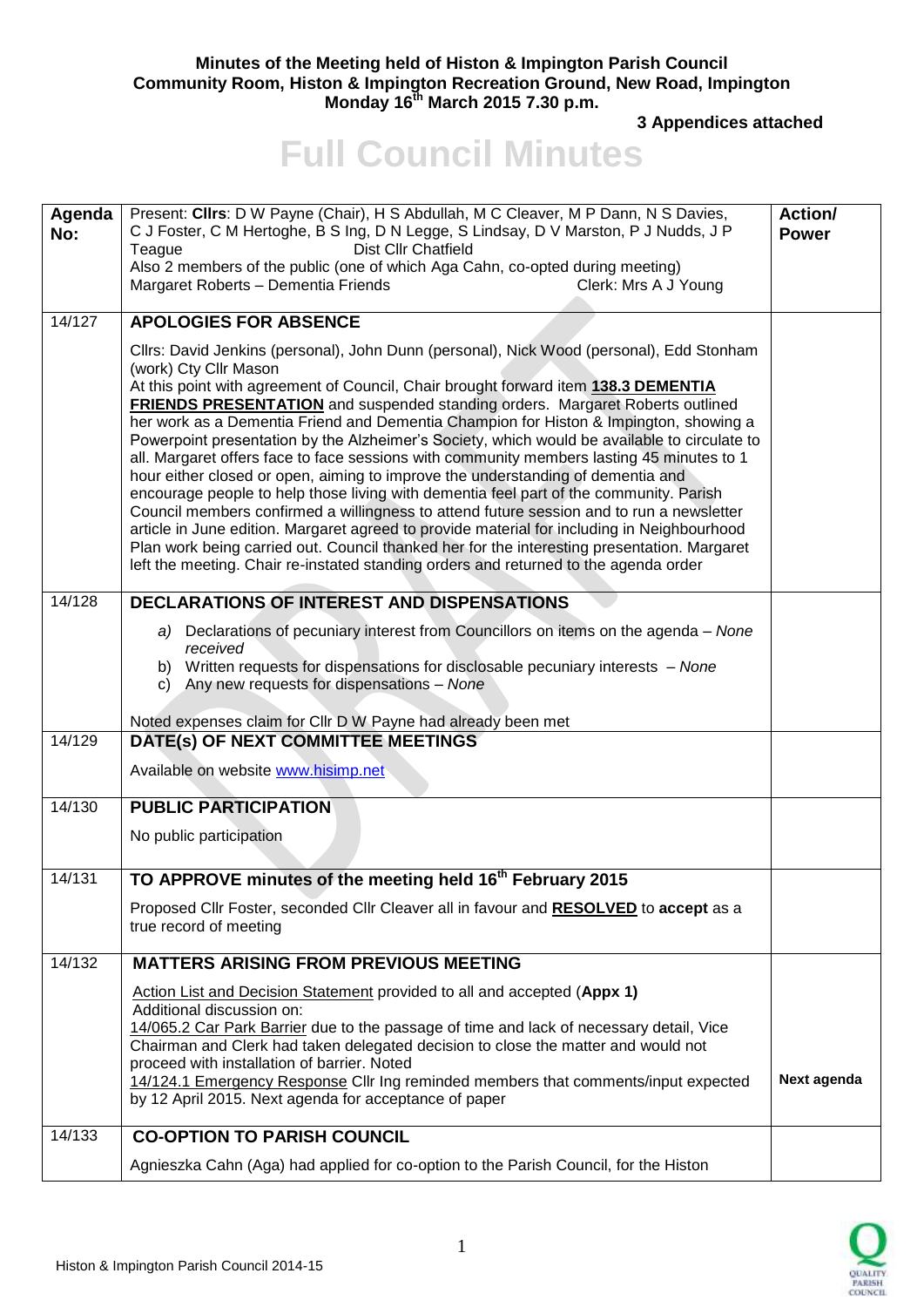|         | vacancy. Proposed Cllr Dann, seconded Cllr Ing all in favour and RESOLVED to co-opt.<br>Declaration of Acceptance of Office signed with Register of Interest to be completed and<br>returned with 28 days. Cllr Cahn took part in rest of meeting                                                                                                                                                                                                                                                                                                                                                                                                                                                                                                                                                                |                                  |
|---------|------------------------------------------------------------------------------------------------------------------------------------------------------------------------------------------------------------------------------------------------------------------------------------------------------------------------------------------------------------------------------------------------------------------------------------------------------------------------------------------------------------------------------------------------------------------------------------------------------------------------------------------------------------------------------------------------------------------------------------------------------------------------------------------------------------------|----------------------------------|
| 14/134  | <b>TO RECEIVE REPORTS</b>                                                                                                                                                                                                                                                                                                                                                                                                                                                                                                                                                                                                                                                                                                                                                                                        |                                  |
| 134.1   | County Clirs and District Councillors Reports: County Council No County Councillors<br>present, report accepted. District Council no written report. Dist Cllr Chatfield outlined<br>discussion at Full Council 22 February when Medium Term Financial Strategy had gone<br>through resulting in a 1.99% Council tax increase. Inspector's private visit due at Bishops<br>DIY Site 17 March 2015. Questions and comments followed on the City Deal, now a<br>standing item on every District Council Full Council meeting. Cllr Ing undertook to provide a<br>report of Liaison meeting attended and advised each Parish Council was to be provided<br>with a prime contact officer at SCDC, with a Parish Council explanatory visit expected in<br>June. Dist Cllr Davies to provide written report next month | <b>BSI</b>                       |
| 134.2   | Clerks Report (Pg 1-2) (Appendix 2) accepted. Further discussion on:<br>CAPALC Community Work Placement Scheme Interest registered. This scheme could work<br>well in parallel with an apprentice, if progressed. Noted new closing date for apprenticeship<br>17 March 2015. Interviews to follow. Histon & Impington Community Car Scheme noted<br>more drivers required. Website article to be written. Buchans- noted 1% increase in prices<br>for 2015-16. SLCC Regional Conference noted Cllr Wood and Clerk to attend at cost of                                                                                                                                                                                                                                                                          | <b>NJW</b>                       |
| 134.3   | £148<br><b>Other Committee Chair Reports/Items for Decision</b><br>Kings Meadow - meeting due 4 March postponed. Drop in session held 17 February.<br>Governance consultation, Committee members to follow up responses door to door                                                                                                                                                                                                                                                                                                                                                                                                                                                                                                                                                                             |                                  |
|         | <b>Environment Committee</b> – meeting due 31 March. Cllr Payne confirmed written report on<br>Public Art Working Party to be provided for next agenda<br>Recreation Committee - meeting due 23 March<br>Highways Committee - meeting due 30 April                                                                                                                                                                                                                                                                                                                                                                                                                                                                                                                                                               | <b>DWP</b>                       |
|         | Any Working Group/Task & Finish Group Reports<br>A14 Working Party - consultation response drafted and submitted on behalf of Working<br>Party provided to all. Team congratulated on thorough response                                                                                                                                                                                                                                                                                                                                                                                                                                                                                                                                                                                                          |                                  |
|         | Neighbourhood Plan Task & Finish Core Group - meeting due April<br>Sustainability Working Party - updating report from Cllr Moulder outlining final list of<br>projects agreed                                                                                                                                                                                                                                                                                                                                                                                                                                                                                                                                                                                                                                   |                                  |
|         | Communication & Engagement Working Party - final meeting to be arranged<br>Community Park Project Working Party - next meeting due 26 March                                                                                                                                                                                                                                                                                                                                                                                                                                                                                                                                                                                                                                                                      |                                  |
|         |                                                                                                                                                                                                                                                                                                                                                                                                                                                                                                                                                                                                                                                                                                                                                                                                                  |                                  |
| 14/0135 | TO ACCEPT COMMITTEE REPORTS note actions and agree                                                                                                                                                                                                                                                                                                                                                                                                                                                                                                                                                                                                                                                                                                                                                               |                                  |
| 135.1   | Planning Committee draft minutes 24 <sup>th</sup> February and 10 <sup>th</sup> March provided to all and<br>accepted. Next meetings due 24 <sup>th</sup> March, 14 <sup>th</sup> April                                                                                                                                                                                                                                                                                                                                                                                                                                                                                                                                                                                                                          |                                  |
| 135.2   | Employment Committee draft minutes 26 <sup>th</sup> February provided to all Councillors. Meeting in<br>March to be confirmed, next scheduled meeting 4 <sup>th</sup> June. All <b>agreed</b> to defer "In Committee"<br>item to end of meeting. At that time:                                                                                                                                                                                                                                                                                                                                                                                                                                                                                                                                                   |                                  |
|         | Agreed that under the (Public Bodies (Admission to Meetings) Act 1960), the public<br>and representatives of the press and broadcast media be excluded from the meeting during                                                                                                                                                                                                                                                                                                                                                                                                                                                                                                                                                                                                                                   |                                  |
|         | the consideration of the following items of business because of the confidential nature of the<br>business to be transacted:<br>Recommendation to <b>agree</b> a one scale point rise for Committee Clerk from 1 April 2015                                                                                                                                                                                                                                                                                                                                                                                                                                                                                                                                                                                      |                                  |
|         | Proposed Cllr Ing, Seconded Cllr Lindsay all in favour and RESOLVED to increase scale to<br>SCP18 from 1 April 2015. Cllr Ing highlighted formal review to be carried out on Assistant<br>Groundsman scale at next meeting. Noted post holder completes 30 years service in June                                                                                                                                                                                                                                                                                                                                                                                                                                                                                                                                 |                                  |
| 135.3   | 2015<br>Youth Committee draft minutes 9 <sup>th</sup> March provided to all and accepted. Cllr Abdullah<br>reported on decision to form a Working Party in addition to retaining the Committee.<br>Committee to provide a forum for business of budgets, costs etc, Working Party to be a<br>more inclusive group to look at strategy. The Youth Forum was a separate group. Prop Cllr<br>Abdullah, seconded Cllr Teague all in favour and RESOLVED to adopt Terms of Reference<br>as drafted, to be reviewed by Youth Committee in due course. Youth Worker Employment                                                                                                                                                                                                                                          |                                  |
|         | Contract Terms and Conditions not yet written, feedback awaited from professionals.<br>Working Party Parish Council agreed: Cllrs Abdullah, Cahn, Davies and Wood.                                                                                                                                                                                                                                                                                                                                                                                                                                                                                                                                                                                                                                               | <b>HAS/AC/NSD/</b><br><b>NJW</b> |

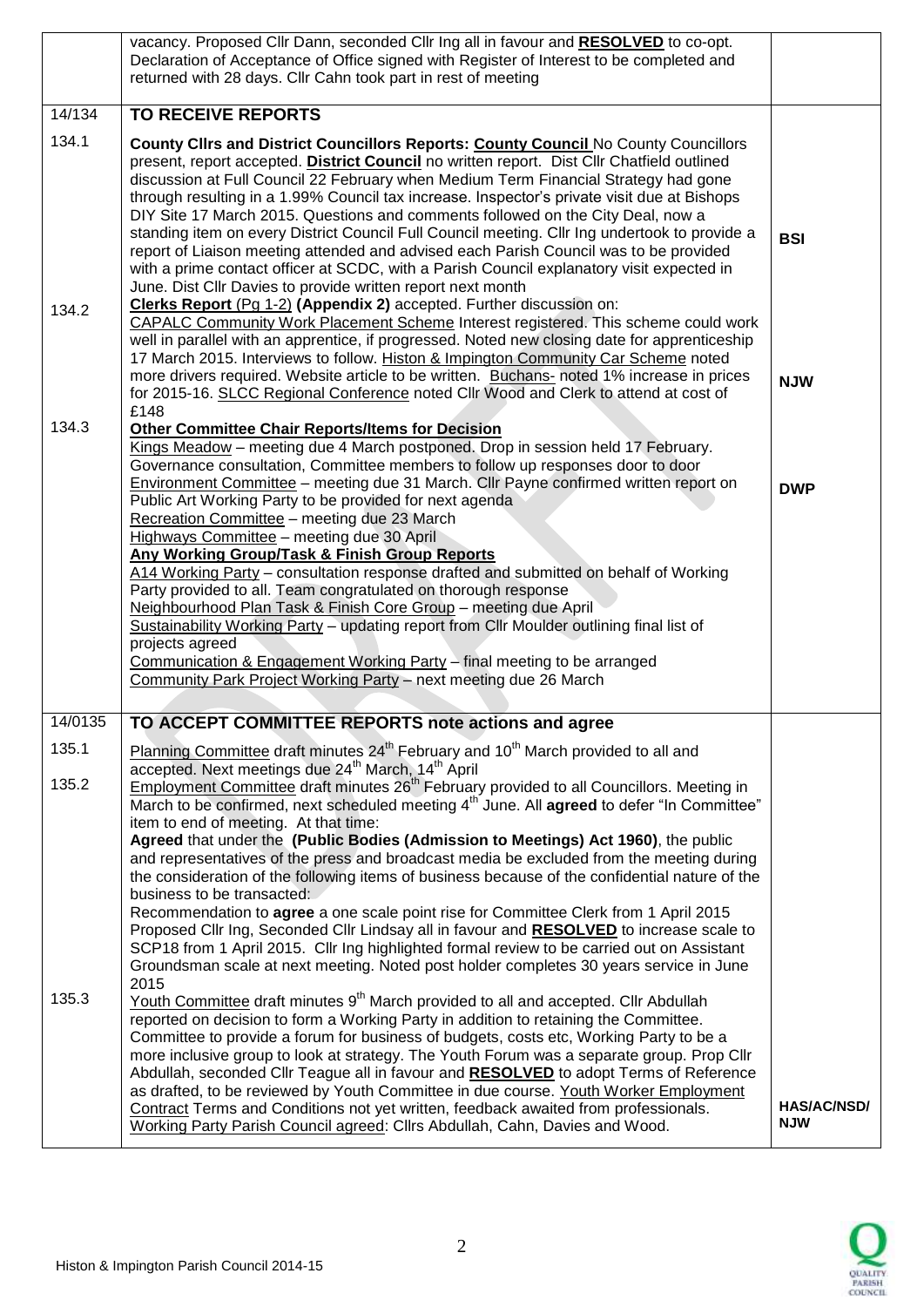| 14/136 | TO RECEIVE Finance & Administration Report (Appx 2 Pgs 3,4)                                                                                                                   |                   |
|--------|-------------------------------------------------------------------------------------------------------------------------------------------------------------------------------|-------------------|
| 136.1  | Delegated payment of accounts noted                                                                                                                                           |                   |
| 136.2  | Approve payment of outstanding accounts Proposed Cllr Foster seconded Cllr Abdullah all                                                                                       |                   |
|        | in favour <b>RESOLVED</b> to approve.                                                                                                                                         |                   |
| 136.3  | Amounts paid in and correspondence noted                                                                                                                                      |                   |
| 136.4  | Finance, Legal & Admin Committee next meeting due 13 April                                                                                                                    |                   |
| 136.5  | To accept Risk Assessment review dated February 2015. Proposed Cllr Ing, Seconded Cllr                                                                                        |                   |
|        | Abdullah all agreed and RESOLVED to accept. Noted separate Risk Assessments carried                                                                                           |                   |
|        | out by Recreation Committee for Recreation Ground activities, by staff on office                                                                                              |                   |
| 136.6  | workstations and Youth activities Risk Assessments to be drawn up.                                                                                                            |                   |
|        | Half Year Review of Donations Village society had withdrawn an application for funding. No                                                                                    |                   |
| 136.7  | further application received.                                                                                                                                                 |                   |
|        | Policy for Capital Spend Cllr Payne outlined position:                                                                                                                        |                   |
|        | Finance, Legal & Admin Committee had noted all bids for budget, expecting a process<br>to be in place for taking bids through i.e. any capital bid coming to Full Council for |                   |
|        | approval would have gone through the individual Committee, discussed, reviewed,                                                                                               | Finance,          |
|        | approved and then brought to Council                                                                                                                                          | Legal &           |
|        | Process not yet agreed or documented, expected to be available for Finance, Legal<br>$\qquad \qquad \blacksquare$                                                             | <b>Admin</b>      |
|        | and Admin Committee due 13 April                                                                                                                                              | <b>Committee</b>  |
|        | Some discussion followed on Council objectives and vision and whether an adopted view                                                                                         |                   |
|        | on that could help to set a criteria for acceptance of capital bids, with flexibility for taking                                                                              |                   |
| 136.8  | care not to exclude viable projects                                                                                                                                           |                   |
|        | To Consider quotes for maintenance repair to community notice board at The Green and                                                                                          |                   |
|        | School Hill in year 2014/15 members received 2 quotes to remedy problems seen with                                                                                            |                   |
|        | design of community notice board and resultant damage. Some discussion on alternative                                                                                         |                   |
|        | methods. Proposed Cllr Abdullah, Seconded Cllr Lindsay all in favour and RESOLVED to                                                                                          |                   |
|        | delegate Clerk to negotiate price and accept quote from Ian Levitt to modify both                                                                                             |                   |
|        | noticeboards to a high standard. Budget available with Environment Committee account                                                                                          |                   |
|        | lines. Good standard of work on climbing frame repairs at South Road by Ian Levitt noted                                                                                      |                   |
| 14/137 | <b>TO RECEIVE Recent Correspondence</b>                                                                                                                                       |                   |
| 137.1  |                                                                                                                                                                               |                   |
| 137.2  | Circulation File available on request                                                                                                                                         |                   |
|        | Community Speedwatch Update from Andrew Boylett. Copied to all. Noted more volunteers<br>sought. Some discussion followed on flashing sign provision in villages              |                   |
|        | County Council Evaluation of "No Cold Calling" scheme at Greenleas Evaluation of this                                                                                         |                   |
| 137.3  | existing No Cold Calling zone requested to feed into Neighbourhood Plan                                                                                                       |                   |
|        | Feast Festival Stall 5 July 2015 invitation to book pitch. All agreed to book a stall, free of                                                                                |                   |
| 137.4  | charge, next agenda item to form group to plan                                                                                                                                | <b>April Full</b> |
| 137.5  | IVC letter from Rob Campbell seeking Parish Council support in promoting awareness of                                                                                         | Council           |
|        | project to celebrate the works of Tony Hillier. All happy to do so                                                                                                            |                   |
|        |                                                                                                                                                                               |                   |
| 14/138 | <b>OTHER MATTERS</b>                                                                                                                                                          |                   |
| 138.1  | Committee Annual Plans to note all Committee plans will be brought together on April                                                                                          |                   |
|        | agenda into Council plan. Committee Chairs will be issued with a proforma to assist                                                                                           |                   |
| 138.2  | <b>RESOLUTION</b> Tennis Court request for funding - paper provided to all (Appx 3) "That                                                                                     |                   |
|        | Histon & Impington Parish Council agree to engage professional support up to cost of                                                                                          |                   |
|        | £5,750 to obtain specialist advice prior to any decision by the Parish Council to proceed                                                                                     |                   |
|        | with a project to replace the tennis courts" Proposed Cllr Davies. Cllr Davies outlined the                                                                                   |                   |
|        | proposal and previous work and reports leading to the present position.                                                                                                       |                   |
|        | Discussion on:<br>Professional advice need                                                                                                                                    |                   |
|        | Car Park material options<br>$\overline{\phantom{a}}$                                                                                                                         |                   |
|        | The need to obtain accurate figures before Council asked to make a decision on<br>$\overline{\phantom{a}}$                                                                    |                   |
|        | progressing the project                                                                                                                                                       |                   |
|        | Impact of delays on timing of project<br>$\blacksquare$                                                                                                                       |                   |
|        | Queries on costs involved for this specialist work<br>$\overline{\phantom{a}}$                                                                                                |                   |
|        | Hopes for planting schemes in future<br>$\overline{\phantom{a}}$                                                                                                              |                   |
|        | First stage costs only, not an agreement to proceed<br>$\blacksquare$                                                                                                         |                   |
|        | Proposed Cllr Davies, Seconded Cllr Ing 10 in favour, 1 abstention, 2 against and                                                                                             |                   |
|        | <b>RESOLVED</b>                                                                                                                                                               |                   |
| 138.3  | Presentation by Margaret Roberts - Dementia Friends. Held at start of meeting                                                                                                 |                   |